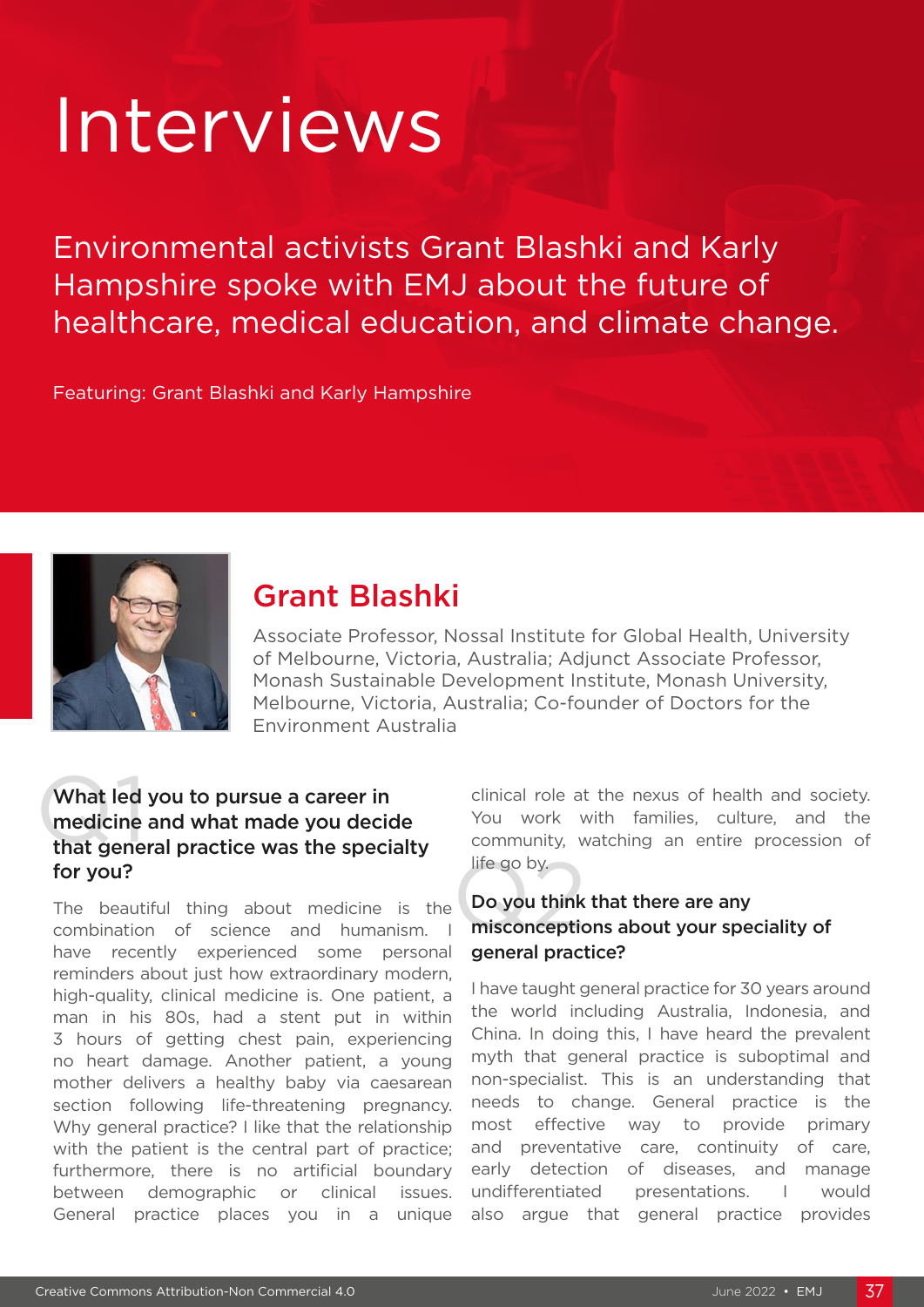*"General practice places you in a unique clinical role at the nexus of health and society. You work with families, culture, and the community, watching an entire procession of life go by"*

a lot of humanity and common sense to medicine. We see specialisation and super-specialisation, which is essential, but I think general practice maintains a real human touch. On a daily basis, general practitioners (GP) convert very complex science into understandable concepts for their patients. Finally, GPs straddle the physical and psychological aspects of care. Recent studies in Australia have demonstrated that the majority of GPs now cite psychological consultations as their most common consultation, indicating the hugely central mental health role in the community.

#### In previous interviews and press coverage,

## In previous interviews and press coverage,<br>you have discussed the influence of mentors<br>on your career. Can you name one individual you have discussed the influence of mentors who has impacted your career the most and in what way?

The late Professor Tony McMichael, who was a Professor of Epidemiology at the London School of Hygiene & Tropical Medicine (LSHTM), UK, and then later returned to the Australian National University (ANU), Canberra, Australia. He was a leading epidemiologist, and one of the groundbreaking researchers who really conceptualised the link between climate change and health issues. He was one of the first to really articulate that if we want to look after population health, we must first understand key environmental issues such as climate change.

## **Can you tell us<br>Health and Contract**<br>Each year when Can you tell us about your new book, *Climate Health and Courage*?

Each year when preparing for my teaching units, I research the latest updates in climate science, and it can be scary. The Intergovernmental Panel on Climate Change tells us we have experienced a 1 °C rise already, and that we could be facing as much as  $4 \degree C$  by the end of the century. As an Australian, living in one of the most vulnerable developed countries in the world, we have already seen extraordinary fires. We see low-lying countries in the Asian Pacific, where sea level rises will cause displacement of entire communities. A real problem, especially amongst younger people, is the hope budget. As we talk about the threat of climate change, there's a real risk of despondency and a disengagement. This book focuses on how to maintain hope.

## Was there a particular event c<br>that initiated your interest in t<br>climate change on medicine? **Was there a particular event or person that initiated your interest in the impact of**

I think there are a number, but probably the most influential for me would be former Vice President Al Gore. I have been fortunate enough to participate in Climate Reality training with him several times. This training brings together thousands of people from different sectors of society, like farmers, librarians, social workers, and doctors, to share and contribute what solutions or opportunities